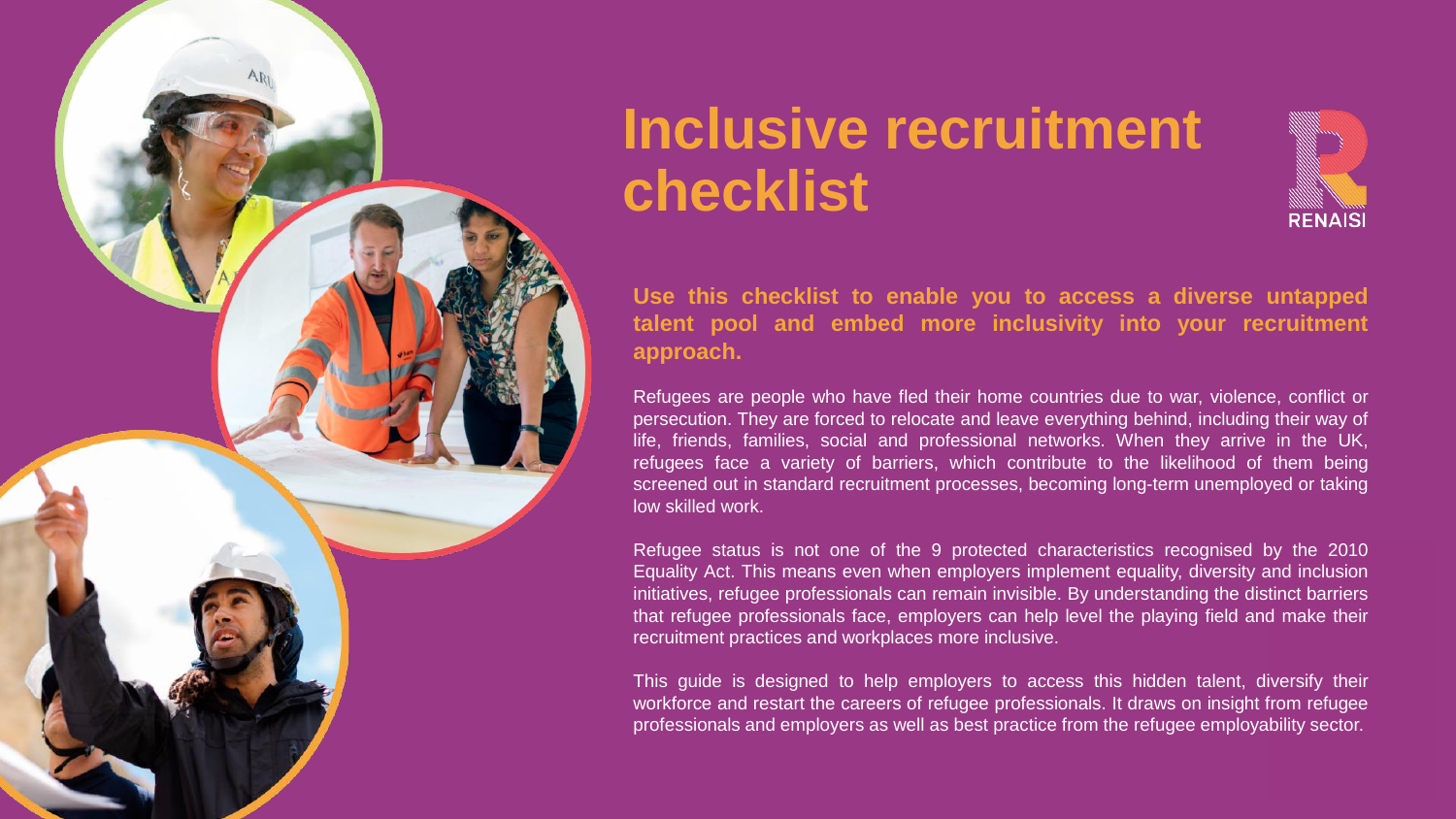#### **STAGE 1. ATTRACTING TALENT**

| <b>Barrier for refugee</b>       | <b>Action recruiter can take</b>                                                                                                                                                                                                                                                                                                                                                                                                                                                                                                                                                                                                                                                                                                                                     | <b>Check</b> |
|----------------------------------|----------------------------------------------------------------------------------------------------------------------------------------------------------------------------------------------------------------------------------------------------------------------------------------------------------------------------------------------------------------------------------------------------------------------------------------------------------------------------------------------------------------------------------------------------------------------------------------------------------------------------------------------------------------------------------------------------------------------------------------------------------------------|--------------|
| Lack of professional<br>networks | • When carrying out a job analysis for a vacancy avoid doing what you have always done and consider whether the role could be filled by a<br>refugee professional on a Returner Placement. A Returner Placement can be for one person or a cohort and is designed to support<br>people returning to work after a career break (typically 2 years or more). Contact Renaisi to find out more.<br>• Attract diverse talent to apply for roles by expanding where you post jobs – the <b>Building People jobs board</b> is a good way to reach diverse<br>talent in the built environment sector. Another cross-sector diverse jobs board is Bridge of Hope.<br>• Consider using specialist refugee employment organisations such as Renaisi to access untapped talent. |              |
| Lack of UK experience            | As you write the job description and job specification:<br>• focus on the tasks and transferable skills required and what the candidate will achieve in the role.<br>• challenge yourself and colleagues; is UK experience essential for the role? If not, remove it.<br>• value overseas experience, knowledge and skills including being multi-lingual – the interview offers a far better opportunity to probe for<br>gaps in knowledge and experience.                                                                                                                                                                                                                                                                                                           |              |
| Language                         | In the job description, person specification and advert:<br>. minimise the use of acronyms, jargon and buzzwords that may be unfamiliar to applicants who are new to the UK.<br>• remove words that may be off-putting to refugee professionals such as 'native' or 'local'.<br>• consider the use of specialist software to decode and remove any biased language.                                                                                                                                                                                                                                                                                                                                                                                                  |              |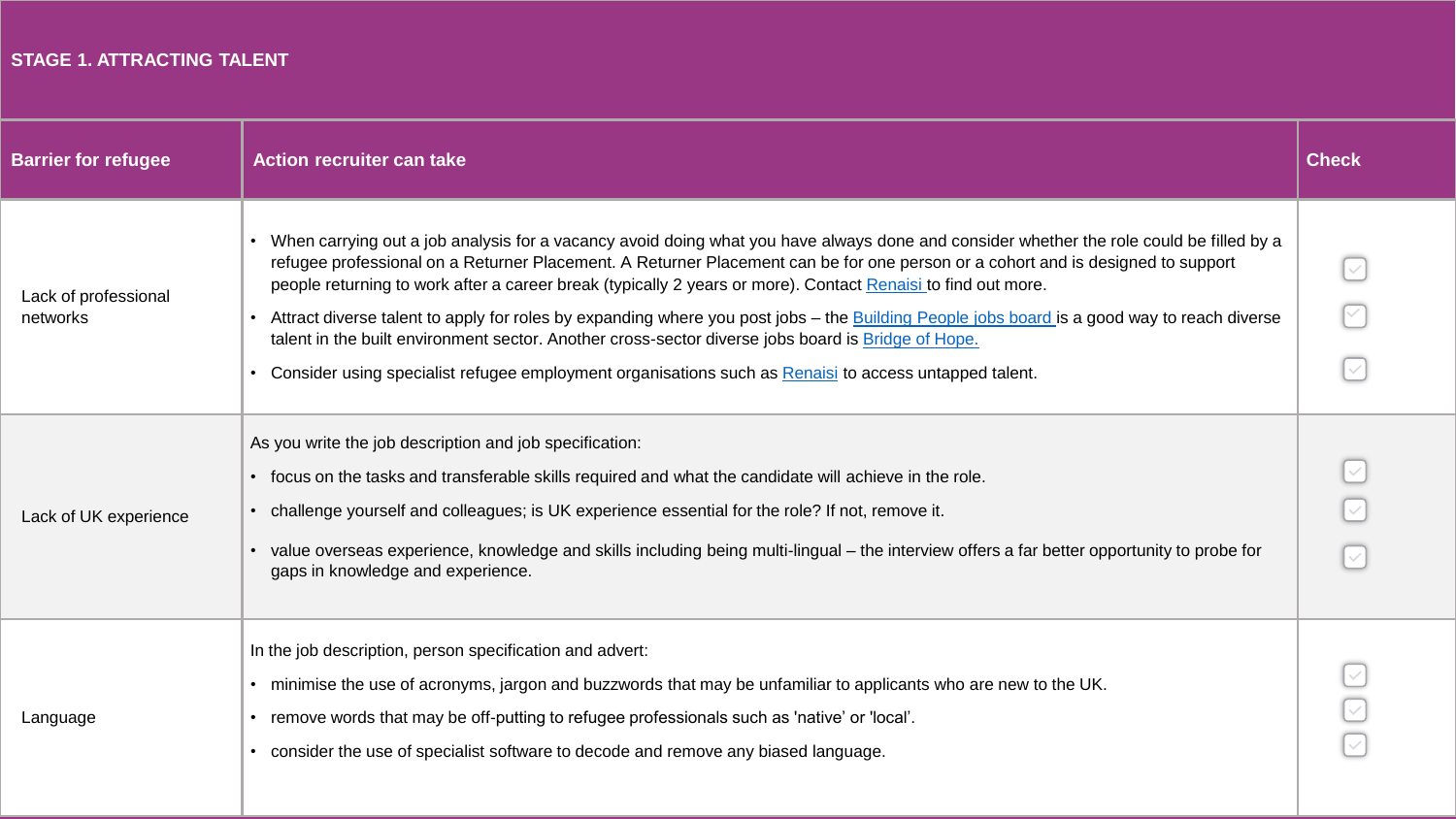#### **STAGE 2. CV SCREENING**

| <b>Barrier for refugee</b>                                       | <b>Action recruiter can take</b>                                                                                                                                                                                                                                                                                                                                                                                                                                                                                                            | <b>Check</b> |
|------------------------------------------------------------------|---------------------------------------------------------------------------------------------------------------------------------------------------------------------------------------------------------------------------------------------------------------------------------------------------------------------------------------------------------------------------------------------------------------------------------------------------------------------------------------------------------------------------------------------|--------------|
| Lack of understanding about a<br>refugee's permission<br>to work | An asylum seeker is usually not allowed to work (although some are), when asylum is approved that person is granted refugee status.<br>Refugee status gives the individual the right to stay in the UK for up to five-years this is known as Leave to Remain, after which they can<br>apply for Indefinite Leave to Remain. An applicant with refugee status has full permission to work in the UK, a National Insurance Number<br>and does not require sponsorship or a visa to work.<br>You can check:                                    |              |
|                                                                  | • a refugee's right to work by requesting to see their Biometric Resident Permit (BRP) card, or online by asking them to provide you with<br>their share code.<br>• an asylum seeker's right to work by requesting to see their Application Registration Card (ARC) and carrying out a free employment<br>check.                                                                                                                                                                                                                            | $\checkmark$ |
| <b>Bias</b>                                                      | Bias affects the recruitment decisions you make:<br>• be aware and take steps to identify your own biases recognising individual and systematic privilege - try this Implicit Association Test<br>from Harvard Business School.<br>• focus on building a culture that fosters and celebrates diversity and inclusion                                                                                                                                                                                                                        |              |
| Unexplained gap on CV                                            | Refugee professionals' careers are interrupted due to forced relocation from their home countries and the asylum process itself which can<br>prohibit them from working, resulting in lengthy gaps on CVs:<br>• an interview or pre-screening call is the best way to understand the reasons for a gap on an applicant's CV.<br>• never ask an applicant with refugee status 'why did you leave? The question has no relevance for their ability to do the job, is deeply<br>personal, and has the potential to trigger traumatic memories. |              |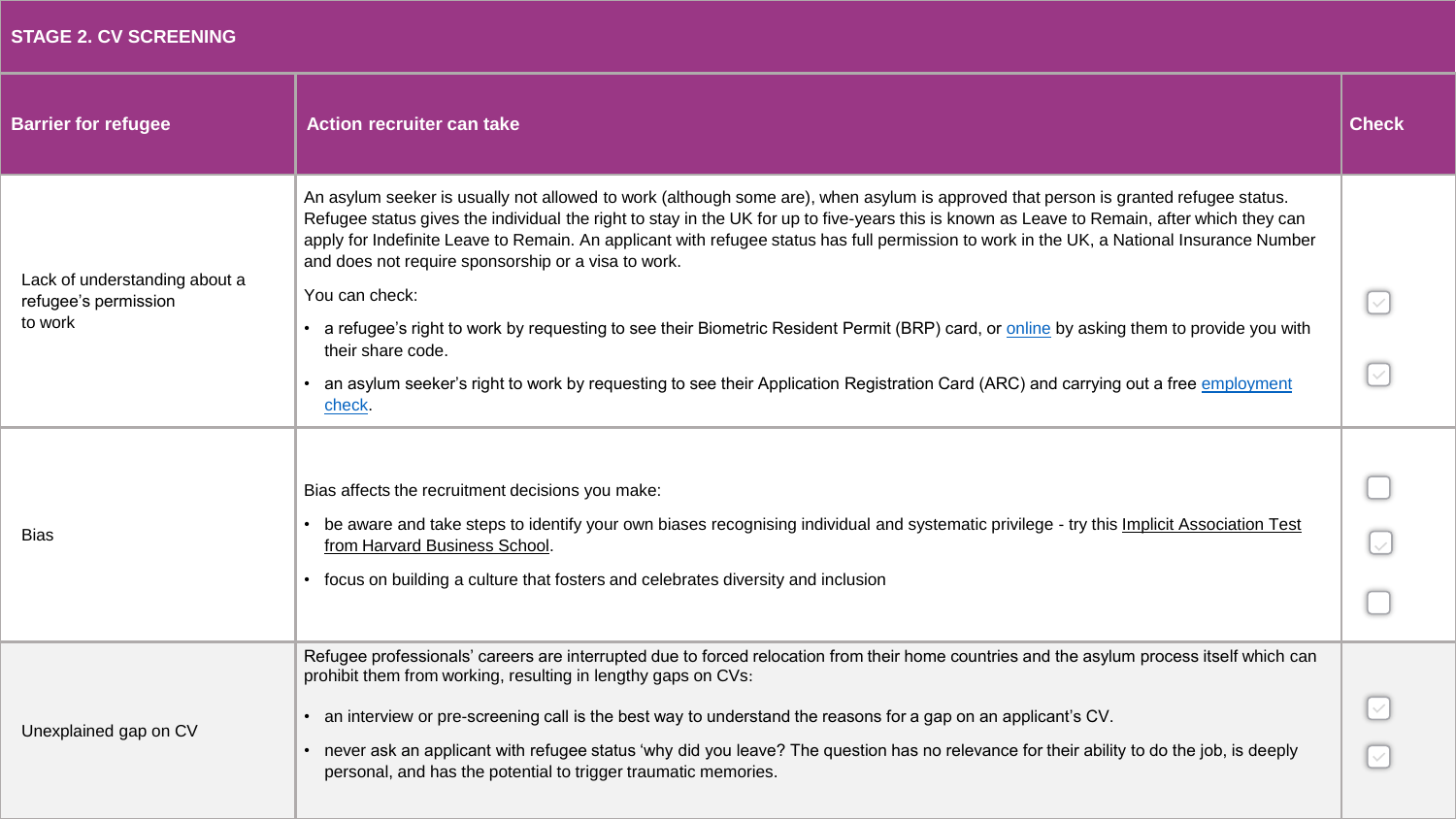#### **STAGE 2. CV SCREENING**

| <b>Barrier for refugee</b>                                         | <b>Action recruiter can take</b>                                                                                                                                                                                                                                                                                                                                                                                                                                                                                                                                                                                                                                                                                                                                                                                                                                                                                                                                                                                                                                                                                                                                                                                                                                                                                                                                                                                              | <b>Check</b>                                                                                      |
|--------------------------------------------------------------------|-------------------------------------------------------------------------------------------------------------------------------------------------------------------------------------------------------------------------------------------------------------------------------------------------------------------------------------------------------------------------------------------------------------------------------------------------------------------------------------------------------------------------------------------------------------------------------------------------------------------------------------------------------------------------------------------------------------------------------------------------------------------------------------------------------------------------------------------------------------------------------------------------------------------------------------------------------------------------------------------------------------------------------------------------------------------------------------------------------------------------------------------------------------------------------------------------------------------------------------------------------------------------------------------------------------------------------------------------------------------------------------------------------------------------------|---------------------------------------------------------------------------------------------------|
| Non-recognition of overseas<br>qualifications<br>Overqualified     | Refugee professionals are multi-lingual, offer international perspectives and insights and can add considerable value to your organisation:<br>• are you able to assess an individual's suitability for a role based on their skills and experience?<br>if you require formal evidence of qualifications - scan CVs for reference to UK ENIC (formerly UK NARIC Agency) which provides a<br>statement of comparability to evidence the level of overseas qualifications http://www.enic.org.uk/.<br>offer refugee professionals, resident in the UK with the requisite skills and permission to work, returner placements as an effective way<br>to address your skills gaps and for refugee professionals to gain experience working for a UK employer.<br>• Don't dismiss a refugee professional for a role because they are overqualified - refugee professionals typically need to restart their UK<br>career at a lower level due to the many barriers they face such as lack of UK experience.<br>• Focus on development and progression - a highly qualified and experienced refugee professional with the requisite level of support to<br>gain confidence working in the UK will bring enormous value to your team.<br>Invite an applicant to interview - it is a far better forum to assess if an applicant has the right motivations in applying for a role and could<br>result in an excellent, experienced hire. | $\overline{\vee}$<br>$\checkmark$<br>$\checkmark$<br>$\checkmark$<br>$\checkmark$<br>$\checkmark$ |
| Underemployment - working far<br>below skill set<br>and experience | Be aware that a refugee professional's UK work experience does not reflect their capabilities, but the limited options they have<br>available to them because of the barriers they face seeking employment.<br>• Focus instead on an individual's professional experience acquired overseas, their transferable skills, and attitude to work - refugee<br>professionals demonstrate enormous resilience and adaptability.                                                                                                                                                                                                                                                                                                                                                                                                                                                                                                                                                                                                                                                                                                                                                                                                                                                                                                                                                                                                     |                                                                                                   |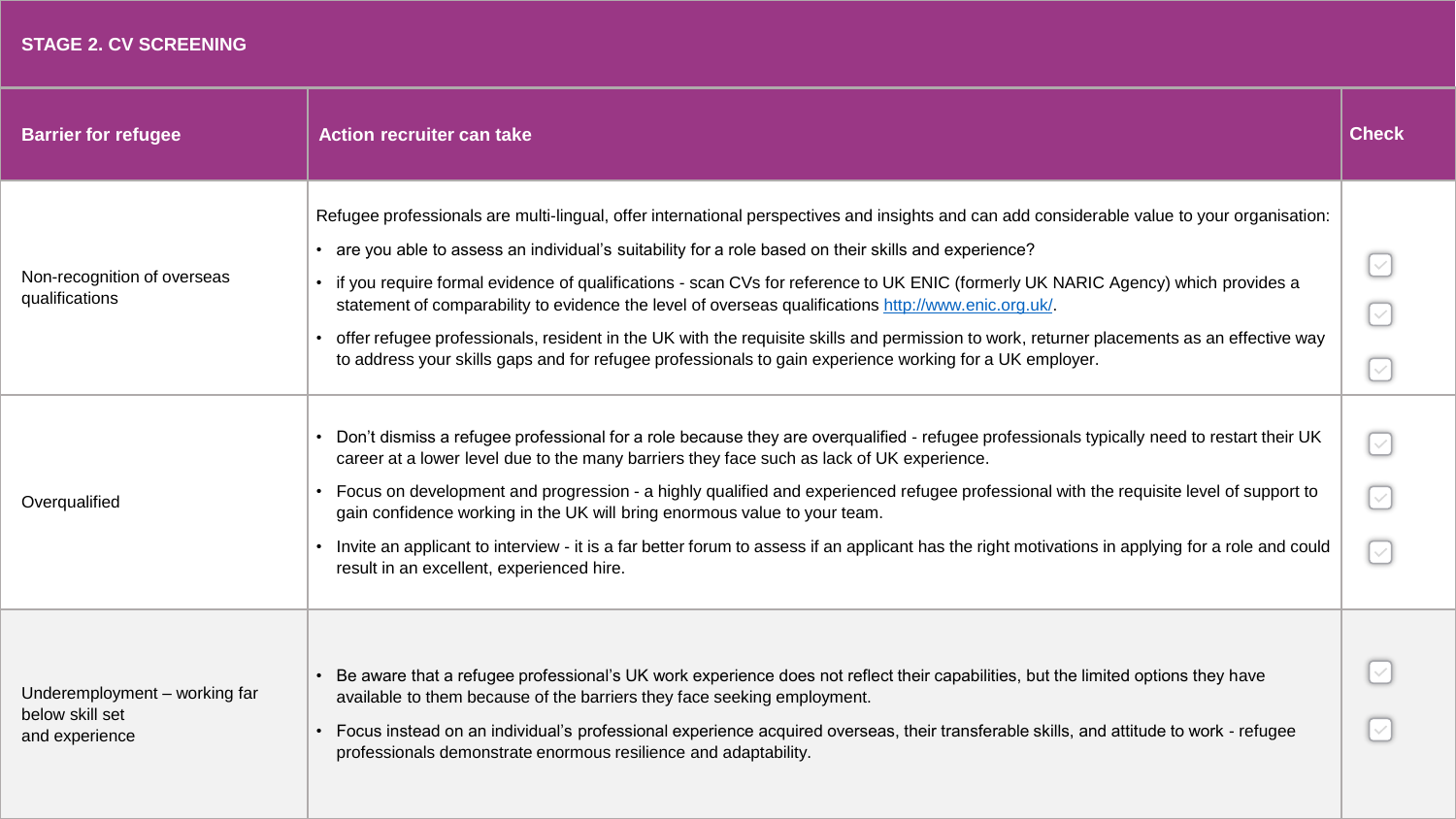#### **STAGE 3. INTERVIEW AND OFFER**

| <b>Barrier for refugee</b>                                      | <b>Action recruiter can take</b>                                                                                                                                                                                                                                                                                                                                                                                                                                                                        | <b>Check</b> |
|-----------------------------------------------------------------|---------------------------------------------------------------------------------------------------------------------------------------------------------------------------------------------------------------------------------------------------------------------------------------------------------------------------------------------------------------------------------------------------------------------------------------------------------------------------------------------------------|--------------|
| <b>Bias</b>                                                     | • Make your interview panels more diverse - prospective talent gains an insight into how diverse and inclusive your organisation is,<br>candidates have a better experience, and it results in better hiring decisions.<br>• Expand equality, diversity and inclusion training to include refugees and the barriers they face.                                                                                                                                                                          |              |
| Lack of understanding about UK<br>recruitment processes.        | • At the point of inviting an applicant to interview, clearly communicate the step-by-step recruitment process – try and simplify the<br>number of steps.<br>• Send applicants your questions in advance to level the playing field for those who may never have experienced a UK interview or<br>have been taught how to prepare for common, competency-based interview questions.<br>• Consider taking a CV led approach - many refugee professionals are unfamiliar with competency based interviews |              |
| Miscommunication due to language<br>and<br>cultural differences | Be aware that cultural modesty may mean that applicants do not 'self promote' so you may need to probe to find out individual<br>contributions.<br>• Acknowledge and be aware of accentism - there is a risk that candidates with excellent communication skills will be dismissed due to<br>their international accents.                                                                                                                                                                               |              |
| Lack of references from previous<br>employers.                  | • Accept character references from support workers and mentors in lieu of previous employers. An individual with refugee status, is<br>typically unable to contact former employers as they were forced to leave their home country due to persecution and/or their country<br>is at war.                                                                                                                                                                                                               |              |
| <b>Positive Action</b>                                          | Where you have two equally suitable candidates you can offer the role to the applicant who has a protected characteristic over one who<br>does not for example people from a certain ethnic group who are disadvantaged and/or underrepresented in your workplace or sector.<br>• Use positive action where you can, recruiting based on merit and consideration of personal and systematic barriers and challenges.                                                                                    |              |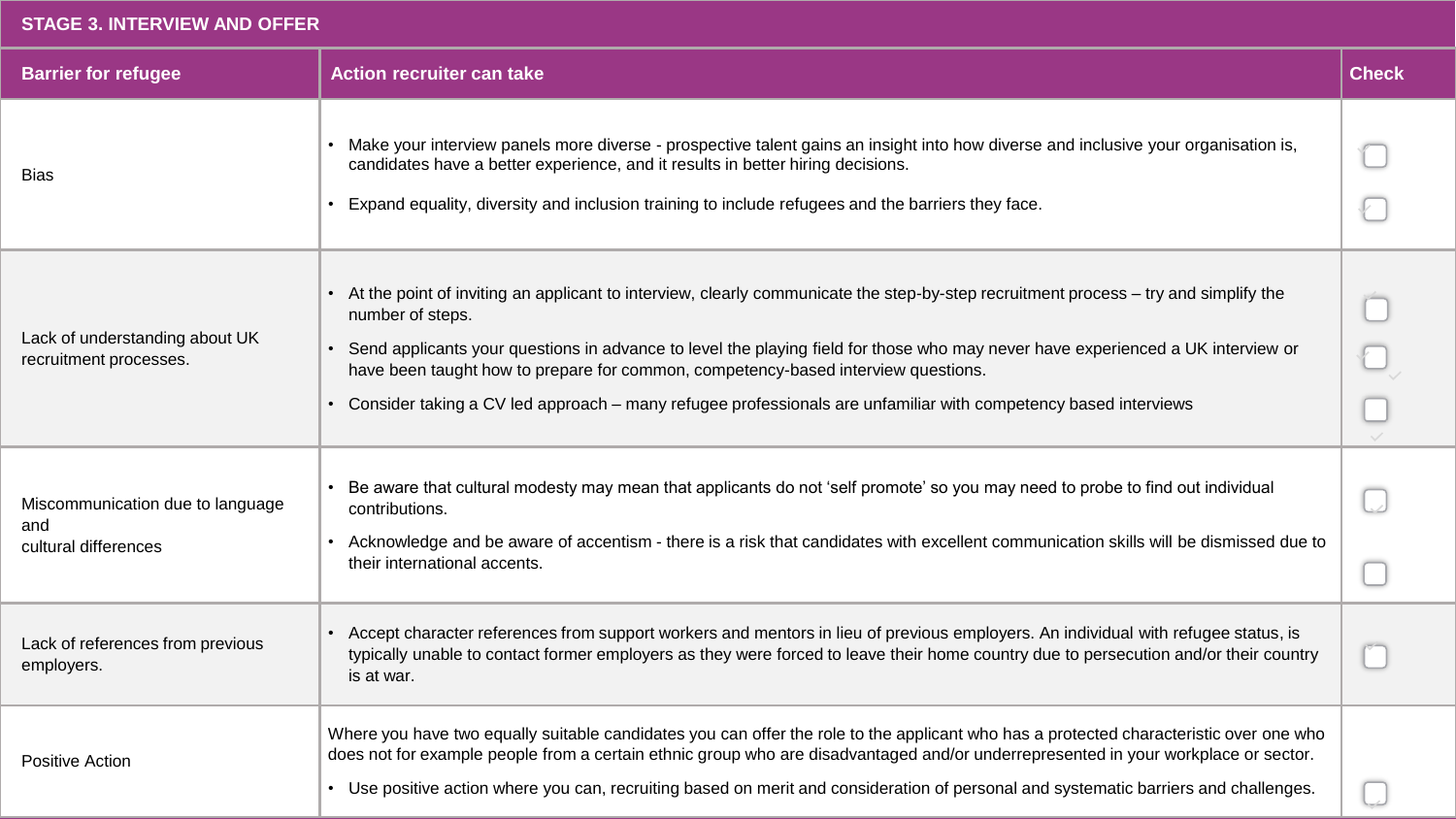#### **STAGE 4. IN THE WORKPLACE**

| <b>Barrier for refugee</b>                                   | <b>Action recruiter can take</b>                                                                                                                                                                                                                                                                                                                                                                                                                                                                                                                                                                                                                                                                                                               | <b>Check</b>      |
|--------------------------------------------------------------|------------------------------------------------------------------------------------------------------------------------------------------------------------------------------------------------------------------------------------------------------------------------------------------------------------------------------------------------------------------------------------------------------------------------------------------------------------------------------------------------------------------------------------------------------------------------------------------------------------------------------------------------------------------------------------------------------------------------------------------------|-------------------|
| Lack of understanding of<br>UK employer culture and<br>norms | Supplement induction with the offer of training and information about workplace norms, expectations and practices to help orientate new<br>starters unfamiliar with working in the UK and your organisation.                                                                                                                                                                                                                                                                                                                                                                                                                                                                                                                                   |                   |
|                                                              | • Implement a buddy system to help assist new starters not only in meeting other colleagues and getting to grips with their role but in<br>understanding wider workplace culture.                                                                                                                                                                                                                                                                                                                                                                                                                                                                                                                                                              |                   |
|                                                              | Ensure refugees know their rights as employees under statute and workplace policy.<br>$\bullet$                                                                                                                                                                                                                                                                                                                                                                                                                                                                                                                                                                                                                                                |                   |
|                                                              | • Consider matching your new employee with a mentor as a mid to long-term measure to help them build out their network and understanding<br>of development pathways and career opportunities.                                                                                                                                                                                                                                                                                                                                                                                                                                                                                                                                                  | $\overline{\vee}$ |
| Remote onboarding                                            | Remote onboarding is challenging for all new employees consider how you can reduce the additional challenges for refugee professionals<br>by providing a list of commonly used acronyms and providing support in initial meetings.<br>• Facilitate virtual introductions to key colleagues.                                                                                                                                                                                                                                                                                                                                                                                                                                                    | $\checkmark$      |
| Discrimination and<br>prejudice in the workplace             | • Ensure it is understood and that mechanisms are in place for zero tolerance of racial and cultural discrimination.<br>• Make cultural adaptions to the workplace for example acknowledge religious holidays.<br>• If your organisation is making an active choice to employ refugees, consider if this should be publicised internally. This gives colleagues<br>across the organisation the opportunity to understand why your company has chosen to do this and gives you the opportunity to explain the<br>value of a diverse workforce.<br>Ask your new employees if they want to be identified as 'refugees'. Invariably the answer is no, this is personal information that the<br>individual can choose to disclose or not over time. |                   |